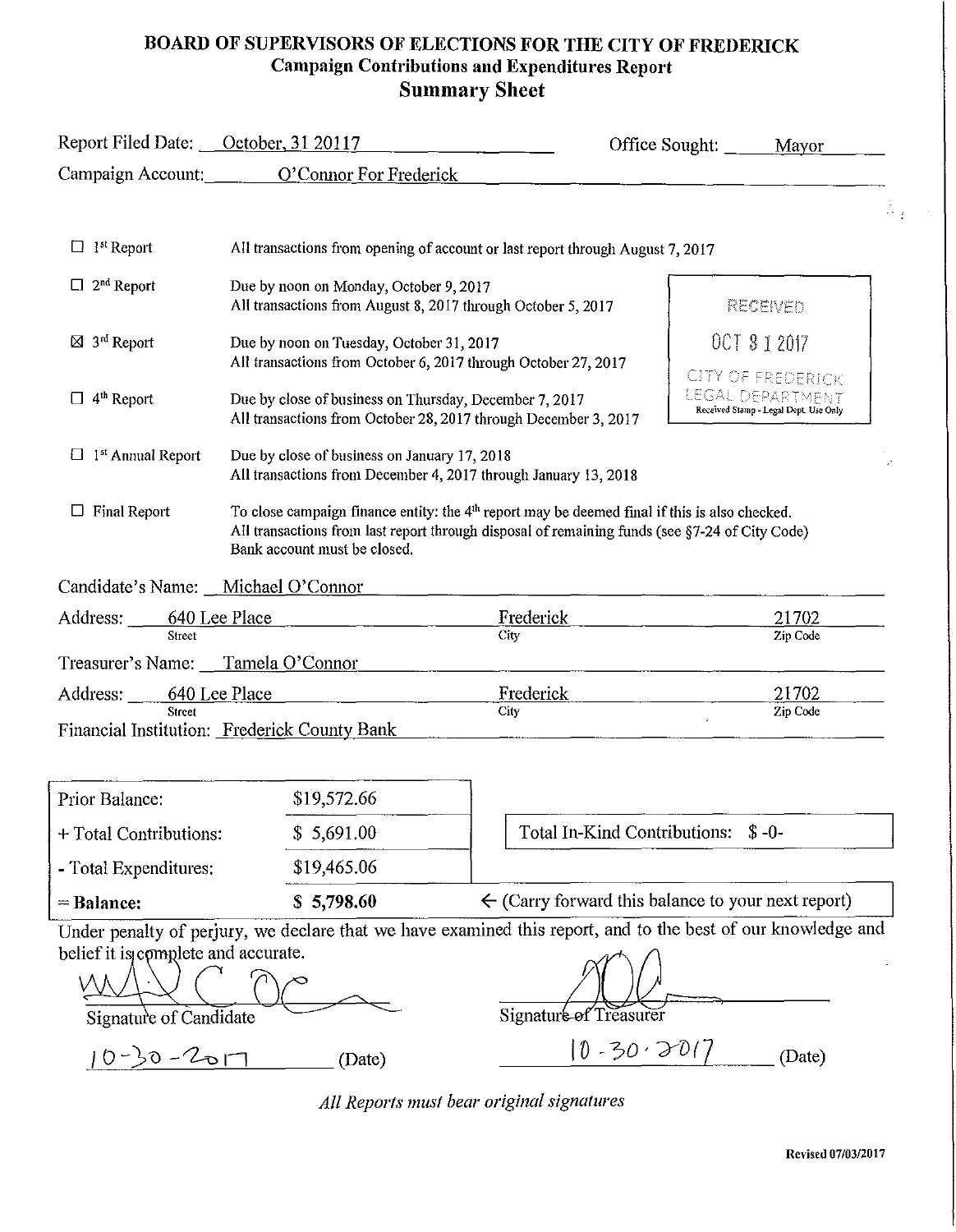#### Page 01 of 04 Report Number 3

## Contributions

### (Do Not Include In-Kind)

### Campaign Account: O'Connor For Frederick

 $\hat{\phi}$ 

| Date     |                                         |                            |
|----------|-----------------------------------------|----------------------------|
| Received | <b>Name and Address of Contributor</b>  | <b>Contribution Amount</b> |
| 10/06/17 | William Selkirk                         | \$25.00                    |
|          | 2423 Wynfield CT                        |                            |
|          | Frederick, MD 21701                     |                            |
| 10/06/17 | Karyls & Tom Klynch                     | \$500.00                   |
|          | 35 East All Saints (304)                |                            |
|          | Frederick MD 21701                      |                            |
| 10/06/17 | John O'Connor                           | \$100.00                   |
|          | 308 N College Ave                       |                            |
| 10/06/17 | Frederick, MD 21701                     |                            |
|          | Michael O'leary<br>4 Plateau Court      | \$50.00                    |
|          |                                         |                            |
| 10/07/17 | Baltimore, MD 21228<br>Rocky Mackintosh | \$250.00                   |
|          | 5300 Westview Drive Suite 302           |                            |
|          | Frederick, MD 21703                     |                            |
| 10/09/17 | Richard Oconnor                         | \$25.00                    |
|          | 8507 Inspiration Ave                    |                            |
|          | Walkersville, MD 21793                  |                            |
| 10/09/17 | John Menke                              | \$100.00                   |
|          | 22500 Old Hundred Rd                    |                            |
|          | Barnesville, MD                         |                            |
| 10/09/17 | Mark Smith                              | 250.00                     |
|          | 104 Clarke Place                        |                            |
|          | Frederick, MD 21701                     |                            |
| 10/09/17 | <b>Barbara Linticum</b>                 | \$75.00                    |
|          | 1781 Hillmead Square                    |                            |
|          | Frederick, MD                           |                            |
| 10/09/17 | Ellen Byrne                             | \$50.00                    |
|          | 19 W 3rd Street                         |                            |
|          | Frederick, MD                           |                            |
| 10/09/17 | Sandra Brouard                          | \$10.00                    |
|          | 1410 N Market Street                    |                            |
|          | Frederick, MD 21701                     |                            |
| 10/09/17 | Michael Currens                         | \$50.00                    |
|          | 615 Wilson Place                        |                            |
|          | Frederick, MD 21702                     |                            |
|          | <b>TOTALS THIS PAGE</b>                 | \$1,485.00                 |
|          |                                         |                            |

 $\bar{\alpha}$ 

 $\bar{\mathcal{A}}$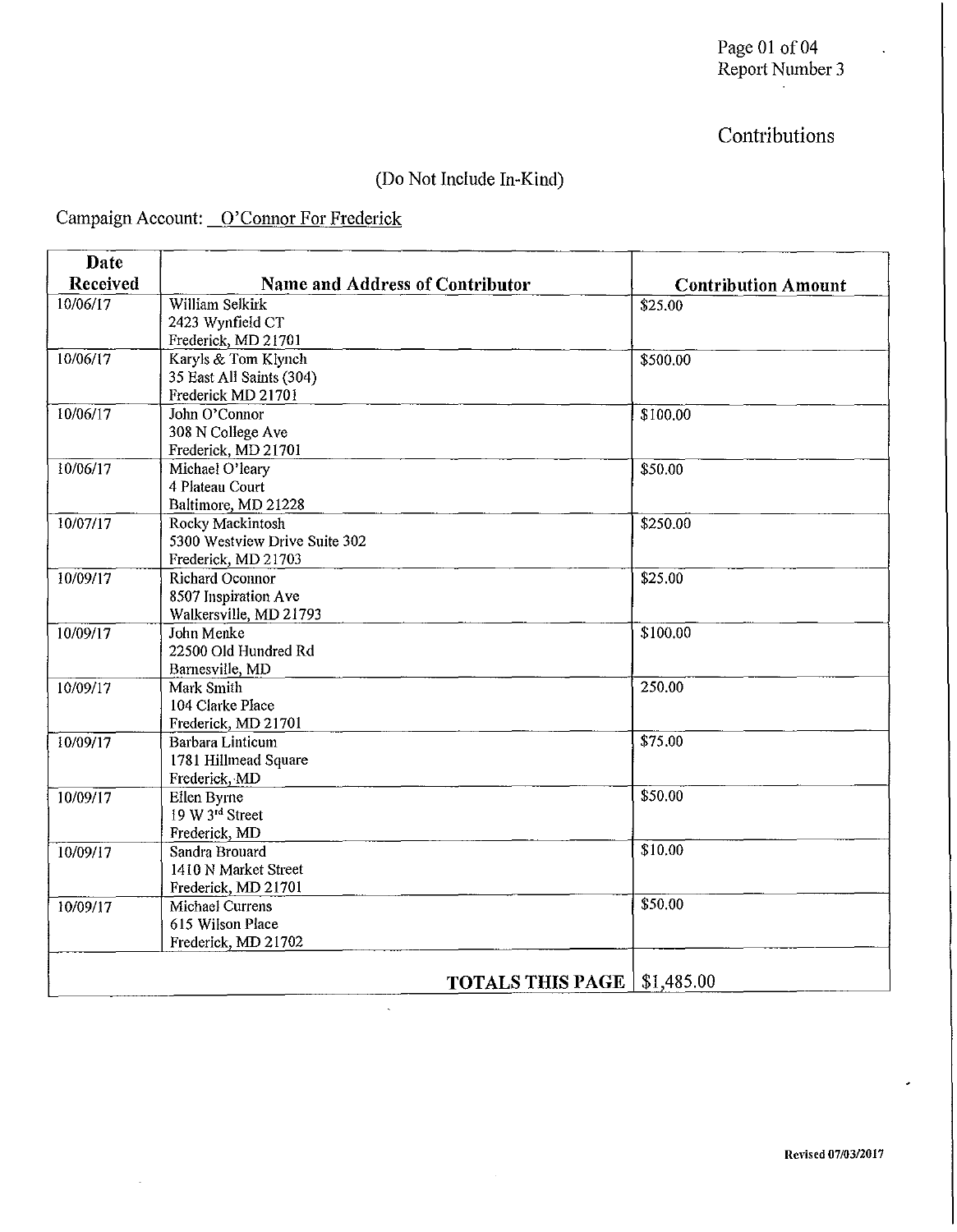#### **Contributions (Do Not Include In-Kind)**

### **Campaign Account: O'Connor For Frederick**

| Date     |                                        |                            |
|----------|----------------------------------------|----------------------------|
| Received | <b>Name and Address of Contributor</b> | <b>Contribution Amount</b> |
| 10/09/17 | Dave & Ann Leffler                     | \$35.00                    |
|          | Summerville, SC 29486                  |                            |
| 10/10/17 | Mary Weaver                            | \$30.00                    |
|          | 7202 Adirondack Drive                  |                            |
|          | Frederick, MD21702                     |                            |
| 10/10/17 | Margaret Procario                      | \$50.00                    |
|          | 1006 Seneca Drive                      |                            |
|          | Frederick, MD 21703                    |                            |
| 10/10/17 | Diana Halleman                         | \$25.00                    |
|          | 76 Victoria Square                     |                            |
|          | Frederick, MD 2170                     |                            |
| 10/11/17 | Peggy Waxter                           | \$30.00                    |
|          | 7916 River Run Ct                      |                            |
|          | Frederick, MD 21701                    |                            |
| 10/11/17 | <b>Bonnie Nicholson</b>                | \$30.00                    |
|          | 12634 Bunker Hill Rd                   |                            |
|          | Union Bridge, MD 21719                 |                            |
| 10/10/17 | Stephen Heine                          | \$30.00                    |
|          | 5206 Murfield Drive                    |                            |
|          | Iamsville, MD 21754                    | \$400.00                   |
| 10/10/17 | Benjamin Dengler<br>8003 Glendale Ct   |                            |
|          | Frederick, MD 21704                    |                            |
| 10/10/17 | Paul Rosencrantz                       | \$50.00                    |
|          | 4139 Baker Valley Rd                   |                            |
|          | Frederick, MD 21704                    |                            |
| 10/10/17 | Maureen Grayzeck                       | \$100.00                   |
|          | 2014 Chamberlain Drive                 |                            |
|          | Frederick, MD 21702                    |                            |
| 10/10/17 | Beth Conny                             | \$75.00                    |
|          | 1847 Lawnview Drive                    |                            |
|          | Frederick, MD 21702                    |                            |
| 10/10/17 | Mary Ann & Dave Baldwin                | \$30.00                    |
|          | 2420 Cobblestone Way                   |                            |
|          | Frederick, MD 21702                    |                            |
|          |                                        |                            |
|          | <b>TOTALS THIS PAGE</b>                | \$885.00                   |
|          | $\lambda$                              |                            |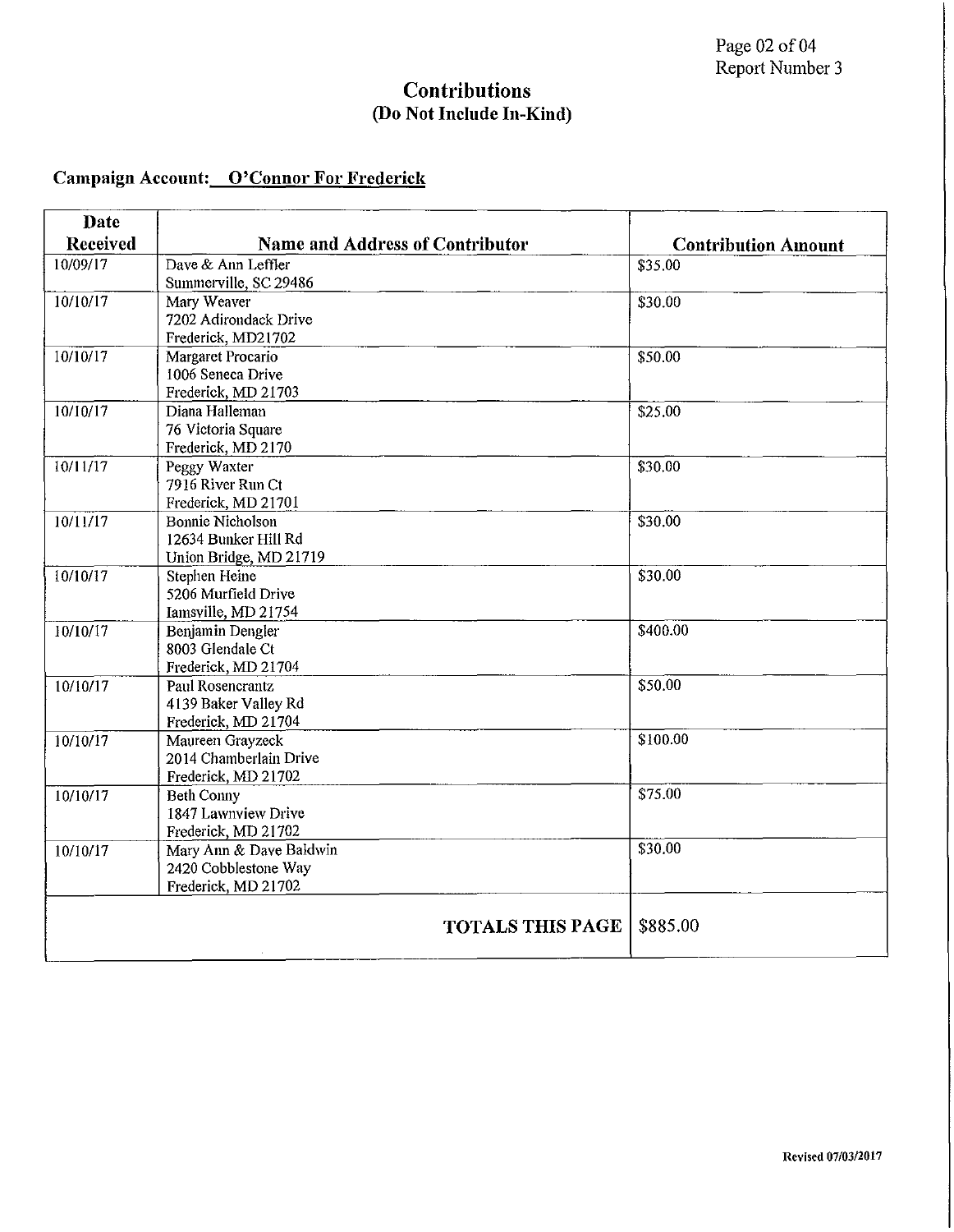## **Contribution**

#### (Do Not Include In-Kind)

Campaign Account: \_\_\_\_\_\_\_\_ O'Connor for Frederick

 $\ddot{\phantom{a}}$ 

| <b>Date</b>     |                                        |                            |
|-----------------|----------------------------------------|----------------------------|
| <b>Received</b> | <b>Name and Address of Contributor</b> | <b>Contribution Amount</b> |
| 10/10/17        | John O'Connor                          | \$50.00                    |
|                 | 702 Hightower Way                      |                            |
|                 | Frederick, MD 21702                    |                            |
| 10/10/17        | Susan Reeder Jessee                    | \$50.00                    |
|                 | 8694 S Pacific Ct                      |                            |
|                 | Middletown, MD                         |                            |
| 10/11/17        | <b>Edwina Stewart</b>                  | \$20.00                    |
|                 | 1421 Taney Ave #515                    |                            |
|                 | Frederick, MD 21702                    |                            |
| 10/12/17        | Robert & Cathryn Landry                | \$100.00                   |
|                 | 1110 Lakin Drive                       |                            |
|                 | Frederick, MD 21702                    |                            |
| 10/14/17        | Lois Jarman                            | \$50.00                    |
|                 | 1606 New York Ave                      |                            |
|                 | Knoxville, MD 21758                    |                            |
| 10/14/17        | Matan Companies                        | \$250.00                   |
|                 | 4600 Wedgewood Blvd Suite A            |                            |
|                 | Frederick, MD 21703                    |                            |
| 10/14/17        | Michael & Marsha Sowell                | $\sqrt{$25.00}$            |
|                 | 5603 Kara Circle                       |                            |
|                 | Frederick, MD21703                     |                            |
| 10/14/17        | Patrick & Gina Christoff               | \$500.00                   |
|                 | 8314 Glen Heather Drive                |                            |
|                 | Frederick, MD21702                     |                            |
| 10/15/17        | Jessica Fitzwater                      | \$100.00                   |
|                 | 1505 Dockside Drive                    |                            |
|                 | Frederick, MD 21702                    |                            |
| 10/15/17        | Ken Parmelee                           | \$50.00                    |
|                 | 3001 Palatine Drive                    |                            |
|                 | Frederick, MD 21703                    |                            |
| 10/16/17        | Susan Chapman                          | \$21.00                    |
|                 | 406 Culler Avenue                      |                            |
|                 | Frederick, MD 21702                    |                            |
| 10/16/17        | Lara Westdorp                          | \$50.00                    |
|                 | 6640 Jefferson Blyd                    |                            |
|                 | Frederick, MD 21703                    |                            |
|                 |                                        |                            |
|                 |                                        |                            |
|                 |                                        |                            |
|                 | <b>TOTALS THIS PAGE   \$1,266.00</b>   |                            |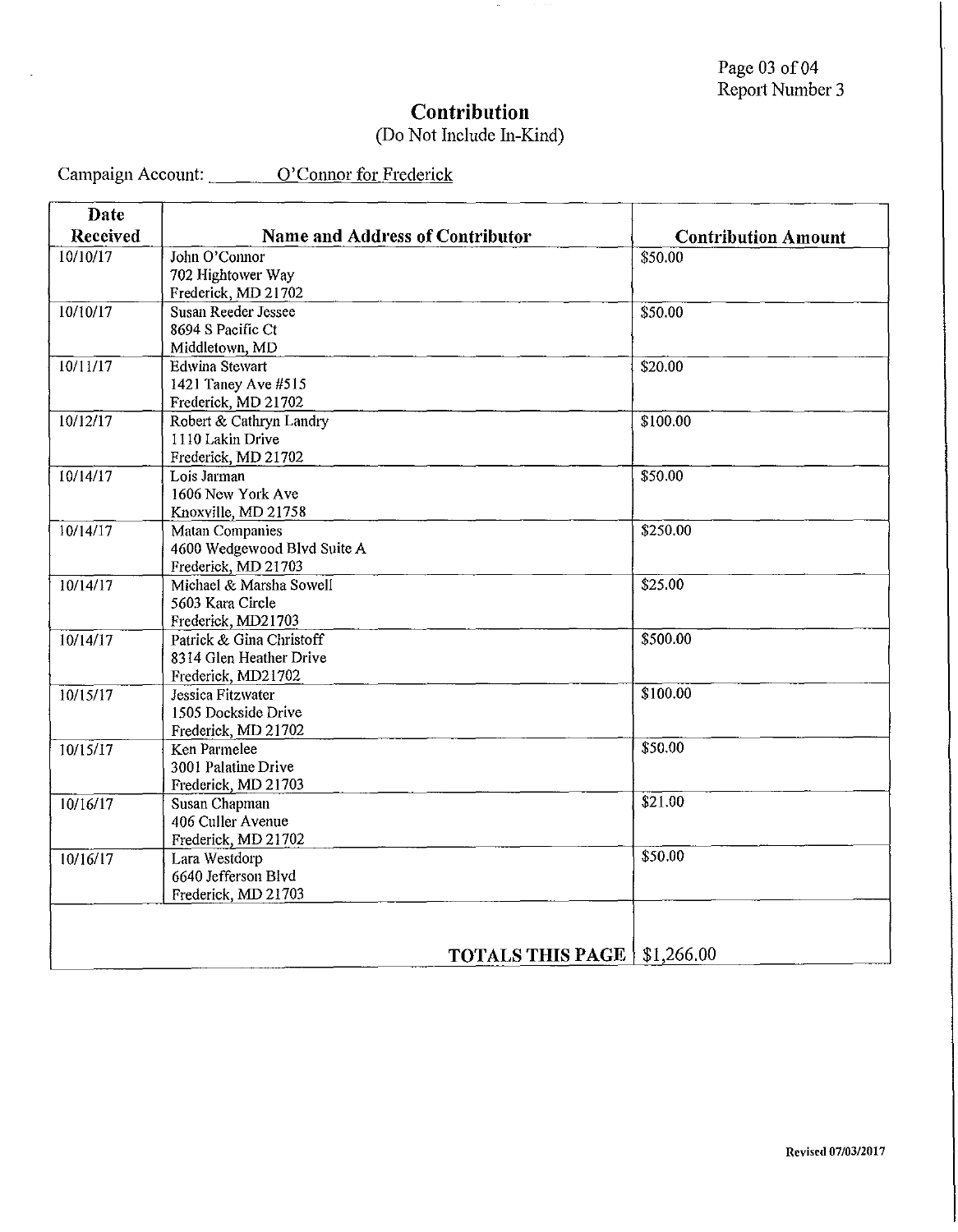### **Contributions**

### (Do Not Include In-Kind)

Campaign Account: O'Connor For Frederick

| Date     |                                                        |                            |
|----------|--------------------------------------------------------|----------------------------|
| Received | Name and Address of Contributor                        | <b>Contribution Amount</b> |
| 10/17/17 | Jeff Wilson                                            | \$200.00                   |
|          | 4426 Teen Barnes Road                                  |                            |
|          | Jefferson, MD 21755                                    |                            |
| 10/18/17 | Citizens for Dan Morhaim<br>P.O. Box 212               | \$100.00                   |
|          | Stevenson, MD 21253                                    |                            |
| 10/18/17 | Lynne Price                                            | \$50.00                    |
|          | 2145 Wainwright Court 1B                               |                            |
|          | Frederick, MD 21702                                    |                            |
| 10/20/17 | Eric Luedke                                            | \$50.00                    |
|          | 14123 Aldora Circle                                    |                            |
|          | Burtonsville, MD 20866                                 |                            |
| 10/22/17 | Julia Schaeffer                                        | \$50.00                    |
|          | 50 Citizens Way Apt 605                                |                            |
|          | Frederick, MD 21701                                    |                            |
| 10/24/17 | Kathy Tolino                                           | \$30.00                    |
|          | 6608 Eider Court                                       |                            |
|          | Frederick, MD 21703                                    |                            |
| 10/24/17 | Jill Biller<br>6 North Wisner Street                   | \$10.00                    |
|          | Frederick, MD 21701                                    |                            |
| 10/25/17 | Jeffery Lessans                                        | \$200.00                   |
|          | 6693 Rockridge Place                                   |                            |
|          | New Market, MD 21774                                   |                            |
| 10/25/17 | Ivan Lanier                                            | \$250.00                   |
|          | 247 Concerto Ave                                       |                            |
|          | Centerville, MD 21617                                  |                            |
| 10/25/17 | Connie Pryor                                           | $\overline{$25.00}$        |
|          | 1841 Lawnview Drive                                    |                            |
|          | Frederick, MD 21701                                    |                            |
| 10/28/19 | Joe Daly                                               | \$70.00                    |
|          | 1596 Abbey CT                                          |                            |
|          | Frederick, MD 21701                                    | \$1,020.00                 |
| 10/29/17 | Frederick News Post (Credit)<br>351 Ballenger Creek Rd |                            |
|          | Frederick, MD 21703                                    |                            |
|          |                                                        |                            |
|          | <b>TOTALS THIS PAGE</b>                                | \$2,055.00                 |
|          |                                                        |                            |
|          |                                                        |                            |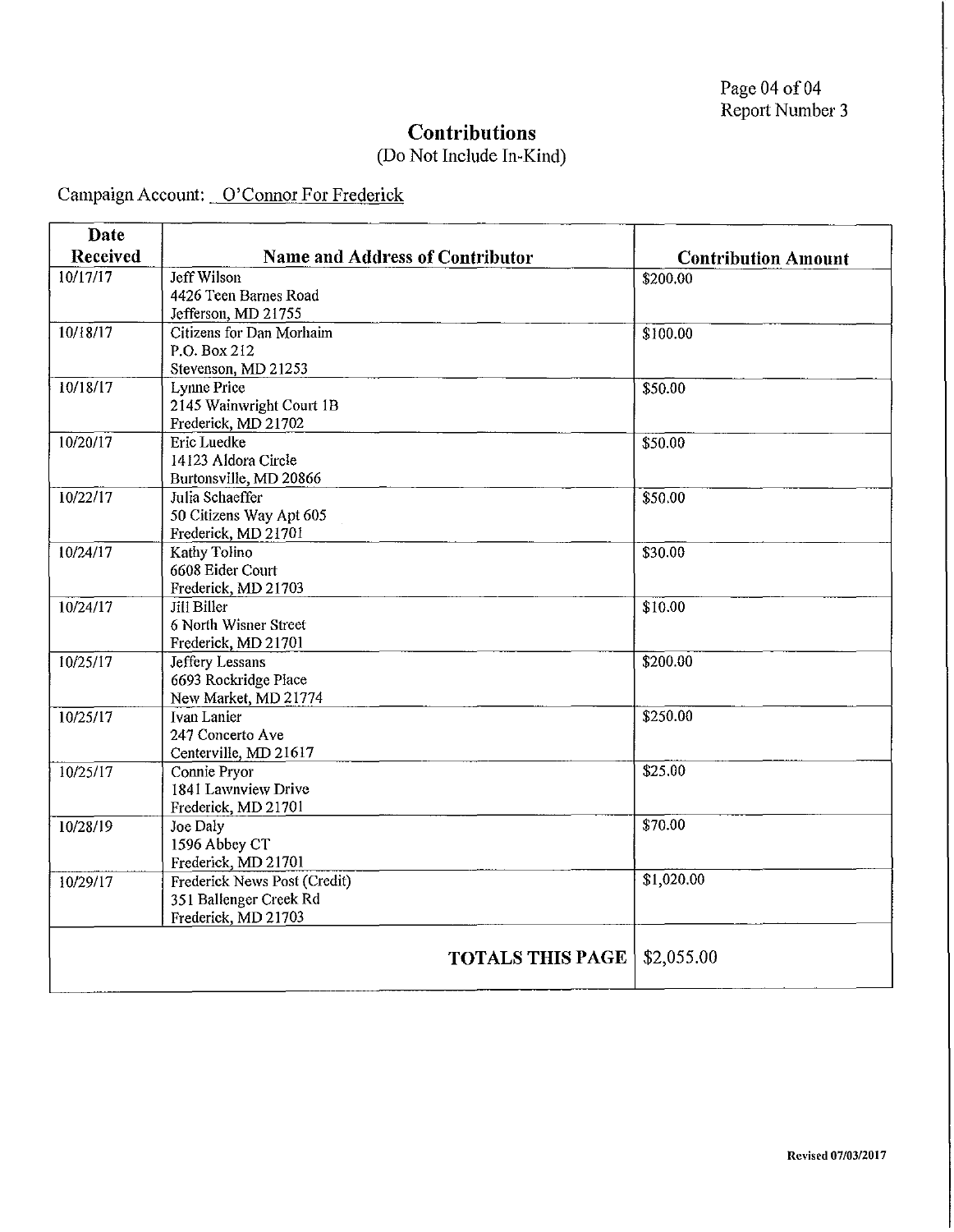Page **01** of 04 Report Number 3

## **Expenditures**

Campaign Account: O'Connor For Frederick

| Date         | Name and Address of Payee | <b>Nature of Expenditure</b> | Amount          |
|--------------|---------------------------|------------------------------|-----------------|
| 10/06/17     | Stripe<br>www.stripe.com  | Processing Fees              | \$1.03          |
| 10/06/17     | Stripe<br>www.stripe.com  | Processing Fees              | $\sqrt{$}14.80$ |
| 10/07/17     | Stripe<br>www.stripe.com  | Processing Fees              | \$7.55          |
| $10/09/17$ . | PayPal<br>www.paypal.com  | Processing Fees              | \$1.03          |
| 10/09/17     | PayPal<br>www.paypal.com  | Processing Fees              | \$3.20          |
| 10/09/17     | Stripe<br>www.stripe.com  | Processing Fees              | \$7.55          |
| 10/09/17     | Stripe<br>www.stripe.com  | Processing Fees              | \$2.48          |
| 10/09/17     | Stripe<br>www.stripe.com  | Processing Fees              | \$1.75          |
| 10/09/17     | Stripe<br>www.stripe.com  | Processing Fees              | \$.59           |
| 10/09/17     | Stripe<br>www.stripe.com  | Processing Fees              | \$1.75          |
| 10/10/17     | PayPal<br>www.paypal.com  | Processing Fees              | \$1.17          |
| 10/10/17     | PayPal<br>www.paypal.com  | Processing Fees              | \$1.75          |
|              |                           | <b>Total This Pag</b>        | \$44.65         |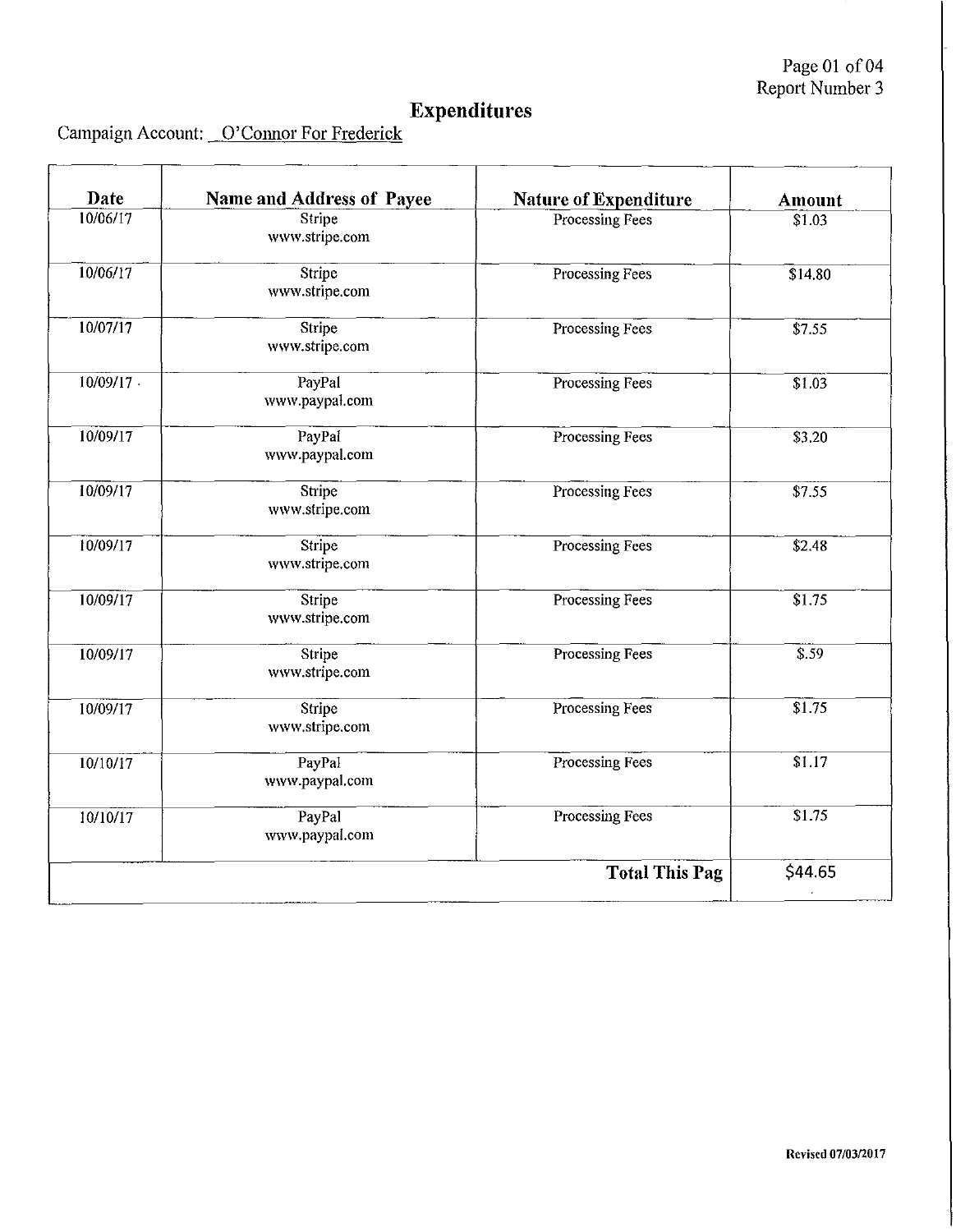# **Expenditures**

|  | Campaign Account: O'Connor For Frederick |
|--|------------------------------------------|
|--|------------------------------------------|

| Date     | Name and Address of Payee | <b>Nature of Expenditure</b> | <b>Amount</b>      |
|----------|---------------------------|------------------------------|--------------------|
| 10/10/17 | PayPal<br>www.paypal.com  | Processing Fees              | \$1.03             |
| 10/11/17 | PayPal<br>www.paypal.com  | Processing Fees              | \$1.17             |
| 10/11/17 | PayPal<br>www.paypal.com  | Processing Fees              | \$1.17             |
| 10/11/17 | Stripe<br>www.stripe.com  | Processing Fees              | $\overline{$1.17}$ |
| 10/10/17 | Stripe<br>www.stripe.com  | Processing Fees              | \$11.90            |
| 10/10/17 | Stripe<br>www.stripe.com  | Processing Fees              | \$1.75             |
| 10/10/17 | Stripe<br>www.stripe.com  | Processing Fees              | \$3.20             |
| 10/10/17 | Stripe<br>www.stripe.com  | Processing Fees              | \$2.48             |
| 10/10/17 | Stripe<br>www.stripe.com  | Processing Fees              | \$1.17             |
| 10/10/17 | Stripe<br>www.stripe.com  | Processing Fees              | \$1.75             |
| 10/10/17 | Stripe<br>www.stripe.com  | Processing Fees              | \$1.75             |
| 10/10/17 | Stripe<br>www.stripe.com  | Processing Fees              | 3.20               |
|          |                           | <b>TOTALS THIS PAGE</b>      | \$31.74            |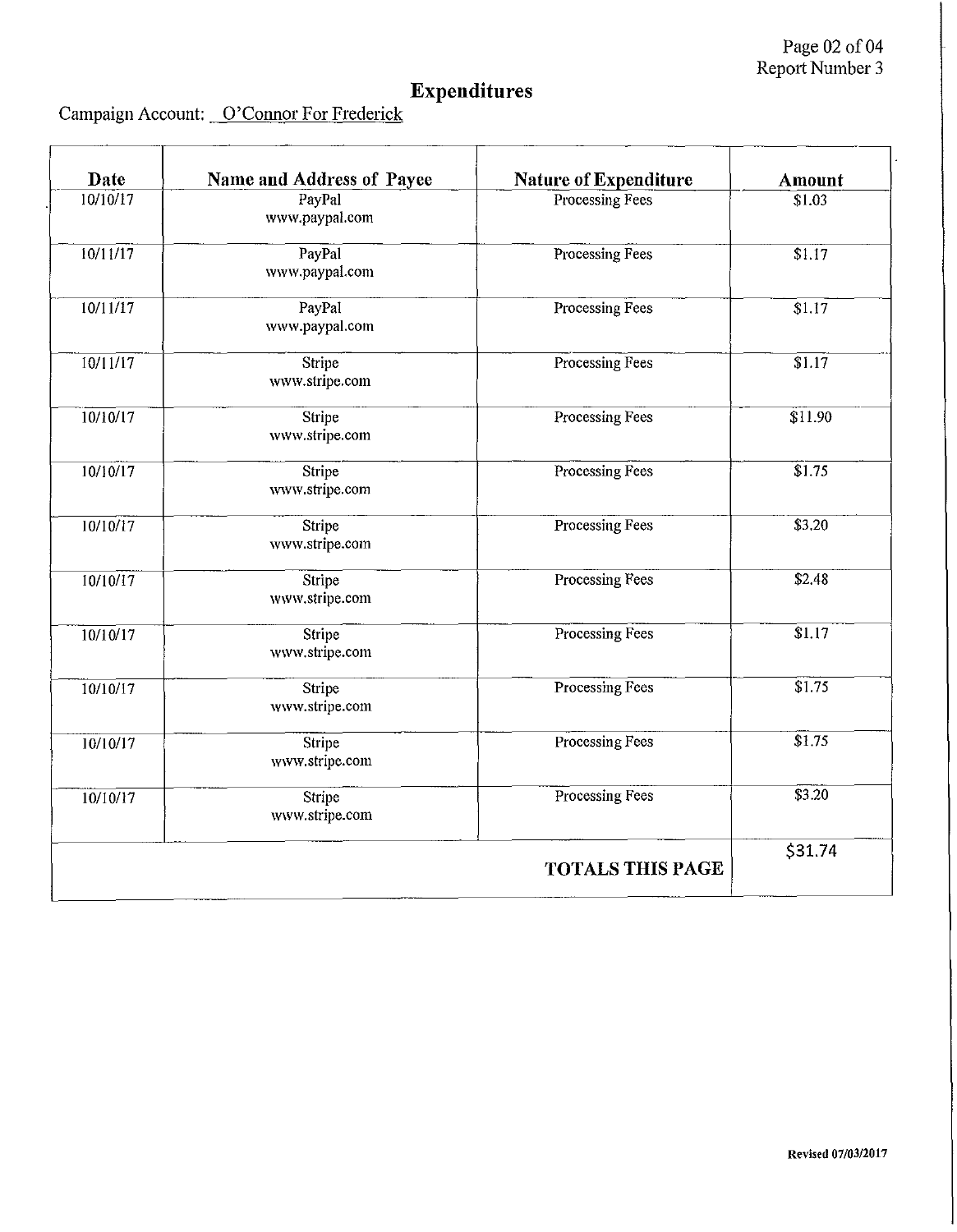# **Expenditures**

|  | Campaign Account: O'Connor For Frederick |
|--|------------------------------------------|
|--|------------------------------------------|

| Date     | Name and Address of Payee                            | <b>Nature of Expenditure</b> | Amount             |
|----------|------------------------------------------------------|------------------------------|--------------------|
| 10/10/17 | Stripe<br>www.stripe.com                             | Processing Fees              | \$1.75             |
| 10/19/17 | PayPal<br>www.paypal.com                             | Processing Fees              | $\overline{\$.91}$ |
| 10/16/17 | Stripe<br>www.stripe.com                             | Processing Fees              | \$1,75             |
| 10/17/17 | Stripe<br>www.stripe.com                             | Processing Fee               | \$6.10             |
| 10/18/19 | FNP<br>351 Ballenger Creek Rd<br>Frederick, MD       | FNP Ads                      | \$1,530            |
| 10/18/17 | TruBlu Politics<br>PO Box 153<br>Woodstock, MD 21163 | Postcards, Design/Print/Mail | \$14,907.89        |
| 10/19/17 | <b>AARCH</b><br>PO Box 3903<br>Frederick, MD 21705   | Contribution                 | \$30.00            |
| 10/20/17 | Stripe<br>www.stripe.com                             | Processing Fees              | \$1.75             |
| 10/22/17 | Stripe<br>www.stripe.com                             | Processing Fees              | \$1.75             |
| 10/24/17 | PayPal<br>www.paypal.com                             | Processing Fees              | \$1.17             |
| 10/24/17 | PayPal<br>www.paypal.com                             | Processing Fees              | \$.59              |
| 10/25/17 | Stripe<br>www.stripe.com                             | Processing Fees              | 56,10              |
|          |                                                      | <b>TOTALS THIS PAGE</b>      | \$16,489.76        |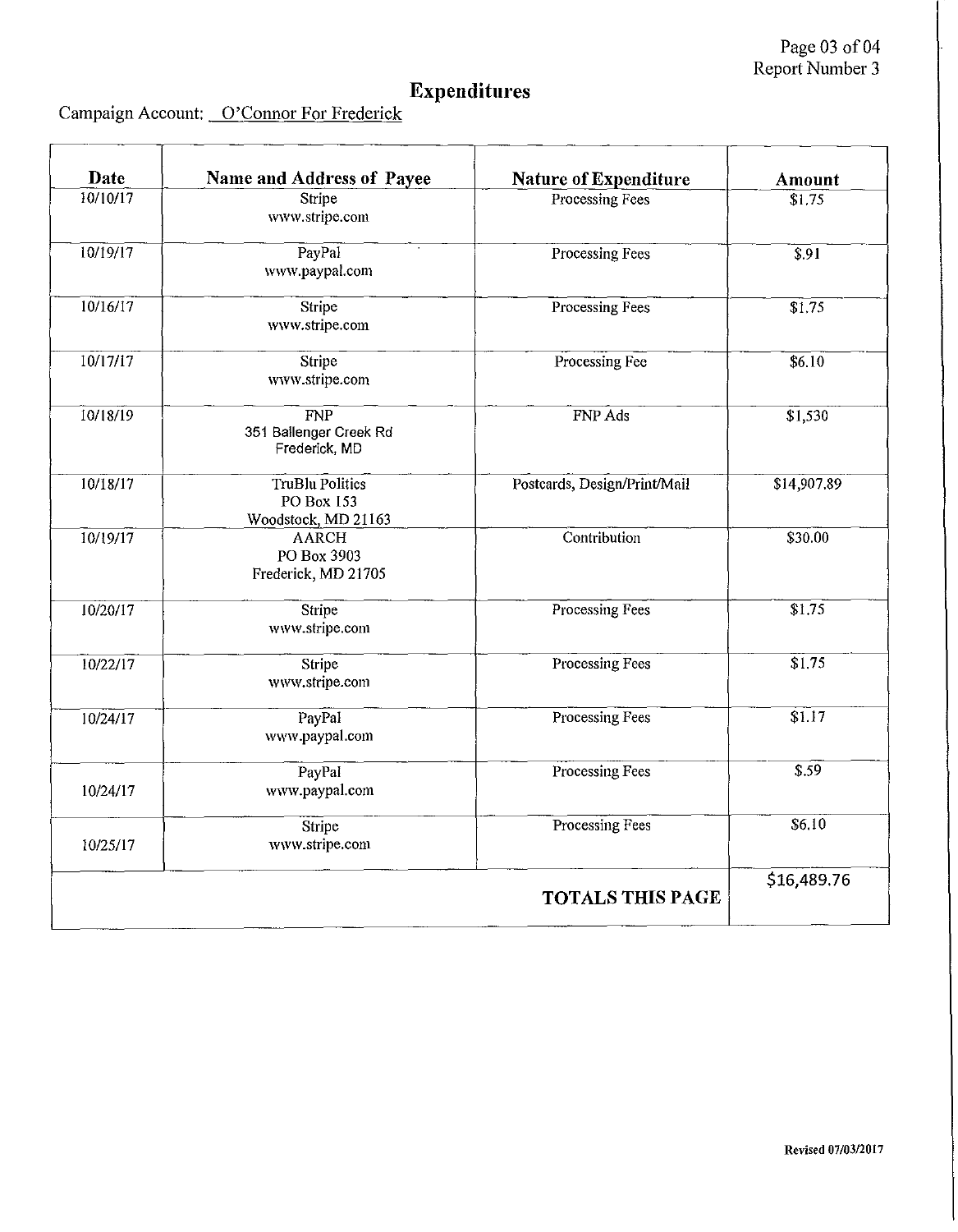Page 04 of 04 Report Number 3

# **Expenditures**

| Date     | <b>Name and Address of Payee</b>                                     | <b>Nature of Expenditure</b> | Amount             |
|----------|----------------------------------------------------------------------|------------------------------|--------------------|
| 10/25/17 | Stripe<br>www.stripe.com                                             | Processing fees              | \$7.55             |
| 10/25/17 | Stripe<br>www.stripe.com                                             | Processing Fees              | \$1.03             |
| 10/25/17 | <b>Airport View Signs</b><br>201 Bucheimer Rd<br>Frederick, MD 21701 | Yard Signs                   | \$848.00           |
| 10/28/17 | <b>FNP</b><br>351 Ballenger Creek<br>Frederick, MD 21703             | Ads                          | \$2,040.00         |
| 10/29/17 | Stripe<br>www.stripe.com                                             | Processing Fees              | $\overline{$2.33}$ |
|          |                                                                      |                              |                    |
|          |                                                                      |                              |                    |
|          |                                                                      |                              |                    |
|          |                                                                      |                              |                    |
|          |                                                                      |                              |                    |
|          |                                                                      |                              |                    |
|          |                                                                      |                              |                    |
|          |                                                                      |                              |                    |
|          |                                                                      |                              |                    |
|          |                                                                      |                              |                    |
|          |                                                                      |                              |                    |
|          |                                                                      | <b>TOTALS THIS PAGE</b>      | \$2,898.91         |

### Campaign Account: O'Connor For Frederick

 $\mathbf{r}$